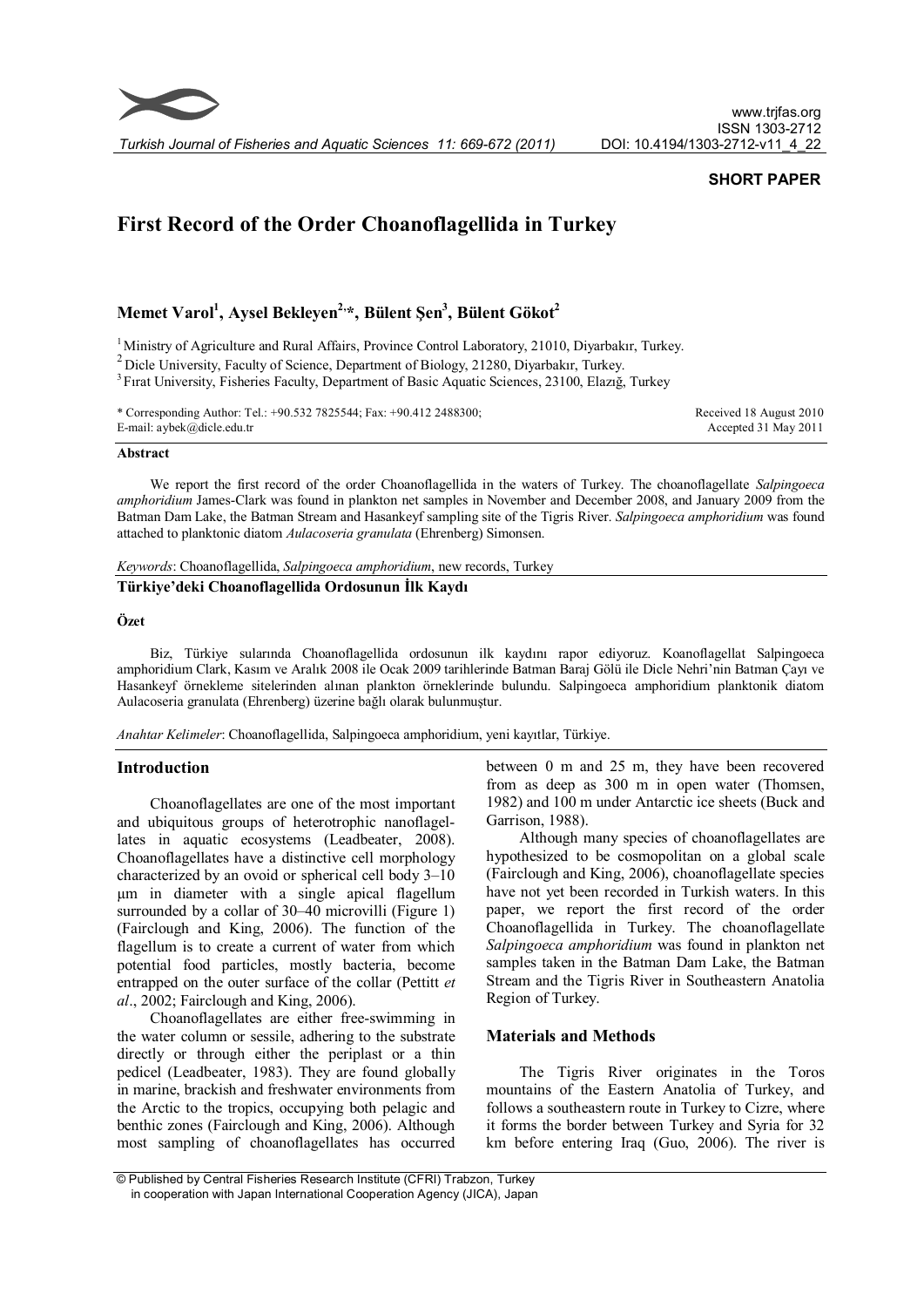approximately 1900 km long and most of it (77%) is in Iraq followed by Turkey (22%) and Syria (1%) (Kibaroğlu, 2002). Currently, there are two major dams under operation on the Tigris River in Turkey: Kralkızı and Dicle (Figure 2). The Batman Stream is one of the important tributaries of the Tigris River. The stream is fed by water released from Batman Dam Lake. The Batman Dam Lake is fed by Kulp, Sorkan and Sason streams. It has a surface area of 49  $km<sup>2</sup>$  and a volume of 1 175 hm<sup>3</sup>. The elevation of the lake is 652 m a.s.l. It is used for hydro-electric energy production and irrigation.

Material for this study came from one research project. It was a survey of the plankton and water quality of dam lakes and rivers in the Tigris River Basin of Turkey. Plankton samples were collected using a plankton net at monthly intervals from 17 sampling sites between February 2008 and January 2009. All samples were fixed in 4% formalin. The samples were examined by using an Olympus BX51 microscope equipped with an Olympus DP71 digital camera. Identification was carried out according to Pascher and Lemmermann (1913).

#### **Results and Discussion**

Members of the order Choanoflagellida are divided into three families based upon the composition and structure of their periplast: Codonosigidae, Salpingoecidae and Acanthoecidae. The family Salpingoecidae consists of species whose cells are encased in a firm theca that is visible under both light and electron microscope. The theca is a secreted covering predominately comprised of cellulose or other polysaccharides (Adl *et al*., 2005; Carr *et al*., 2008; Leadbeater, 2008).



**Figure 1.** Choanoflagellate cell morphology (Fairclough and King, 2006).



**Figure 2.** Locations of samples examined for plankton (●); locations at which *Salpingoeca amphoridium* was found (■)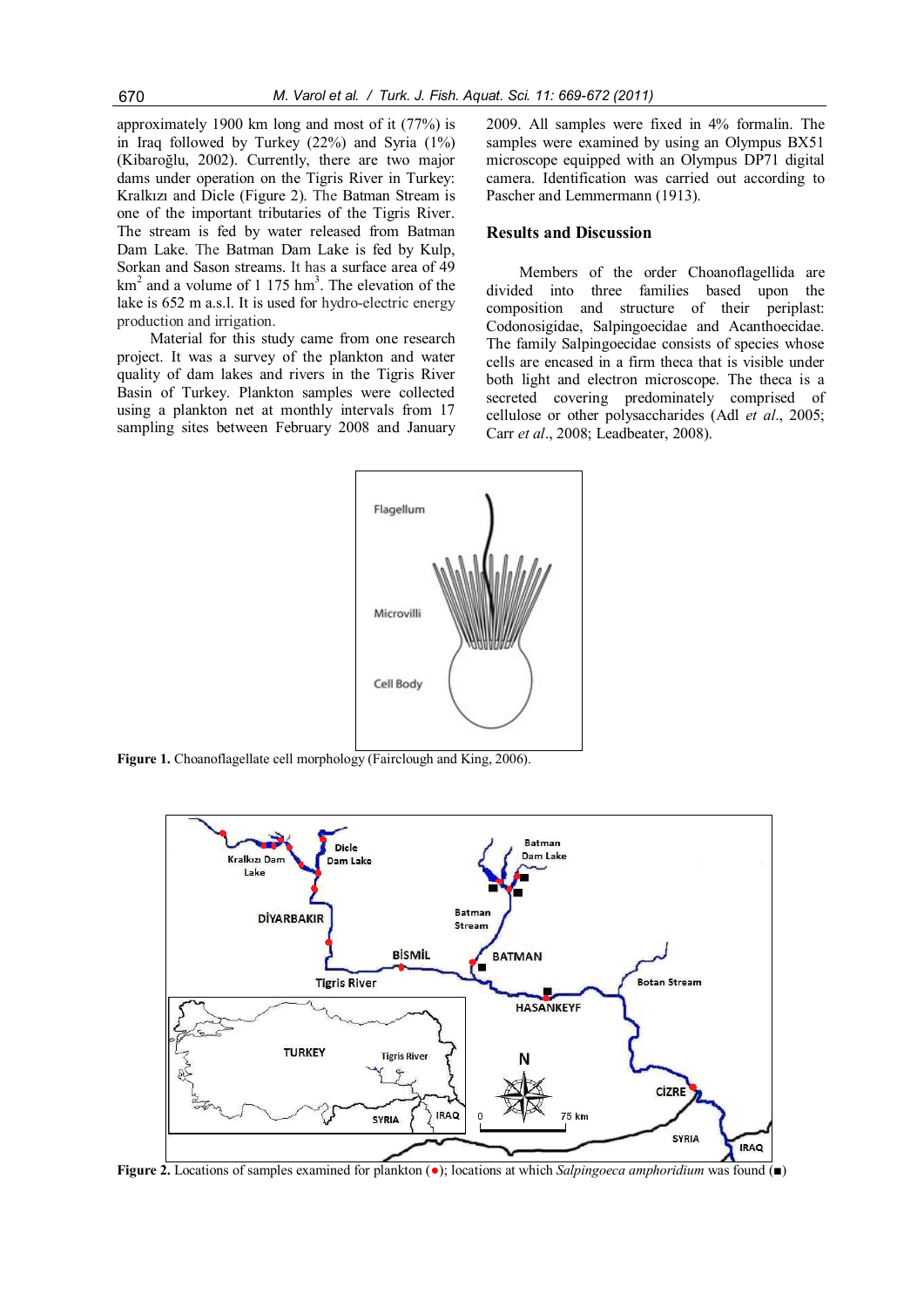The taxonomy of this species is as follow: Phylum: Sarcomastigophora Class: Zoomastigophorea Order: Choanoflagellida Family: Salpingoecidae Kent 1880 Genus: *Salpingoeca* James-Clark, 1867 Species: *Salpingoeca amphoridium* James-Clark, 1867

Syn: *Salpingoeca ampullacea* Stein, 1878 (Synonym)  *Salpingoeca ampulloides* Bicudo & Bicudo, 1983

*S. amphoridium* was recorded only in the Batman Dam Lake, the Batman Stream and Hasankeyf sampling site of the Tigris River (Table 1). It was found attached to the planktonic diatom *Aulacoseria granulata*. *S. amphoridium* was recorded only in November and December 2008, and January 2009, all of when there was a high abundance of *Aulacoseria granulata*. Simek *et al*. (2004) reported *S. amphoridium* found attached to the colonial diatoms *Asterionella formosa* Hassall and *Fragilaria crotonensis* Kitton in the Rimov reservoir (South Bohemia).

*S. amphoridium* cells on *Aulacoseria granulata* are flask-shaped, sessile with no visible peduncle. The theca has a neck, which is everted at the anterior end. The protoplast bears a well-developed collar of tentacles and a long single flagellum (Figure 3).

### **Acknowledgements**

The authors are grateful to Dr. Barry S.C. Leadbeater for confirming the identification and to Dr. Martin Carr for useful comments and correction of English of the manuscript.

#### **References**

- Adl, S., Simpson, A.G.B., Farmer, M.A., Adersen, R.A., Anderson, O.R., Barta, J.R., Bowser, S.S., Brugerolle, G., Fensome, R.A., Fredericq, S., James, T.Y., Karpov, S., Kugrens, P., Krug, J., Lane, C.E., Lewis, L.A., Lodge, J., Lynn, D.H., Mann, D.G., McCourt, R.M., Mendoza, L., Moestrup, Ø., Mozley-Standridge, S.E., Nerad, T.A., Shearer, C.A., Smirnov, A.V., Spiegel, F.W. and Taylor, M.F.J.R. 2005. The new higher level classification of eukaryotes with emphasis on the taxonomy of protists. Journal of Eukaryotic Microbiology, 52: 399-451. doi: 10.1111/j.1550-7408.2005.00053.x
- Buck, K. and Garrison, D. 1988. Distribution and abundance of choanoflagellates (Acanthoecidae)

**Table 1.** Occurrences of *Salpingoeca amphoridium* in samples from Tigris River Basin, Turkey

| Coordinates | Altitude (m)                                                                                                                                                                    |  |
|-------------|---------------------------------------------------------------------------------------------------------------------------------------------------------------------------------|--|
|             | 652                                                                                                                                                                             |  |
|             |                                                                                                                                                                                 |  |
|             | 652                                                                                                                                                                             |  |
|             |                                                                                                                                                                                 |  |
|             | 652                                                                                                                                                                             |  |
|             |                                                                                                                                                                                 |  |
|             | 540                                                                                                                                                                             |  |
|             |                                                                                                                                                                                 |  |
|             | 471                                                                                                                                                                             |  |
|             |                                                                                                                                                                                 |  |
|             | $38^{\circ}$ 11' N - 41° 09' E<br>$38^{\circ}$ 11' N - 41° 13' E<br>$38^{\circ}$ 09' N - 41° 12' E<br>$37^{\circ}$ 54 N - 41 $^{\circ}$ 05' E<br>$37^{\circ}$ 42' N - 41° 24' E |  |



**Figure 3.** *Salpingoeca amphoridium* attached to planktonic diatom *Aulacoseria granulata* collected from the Tigris River Basin (Scale 10 µm).